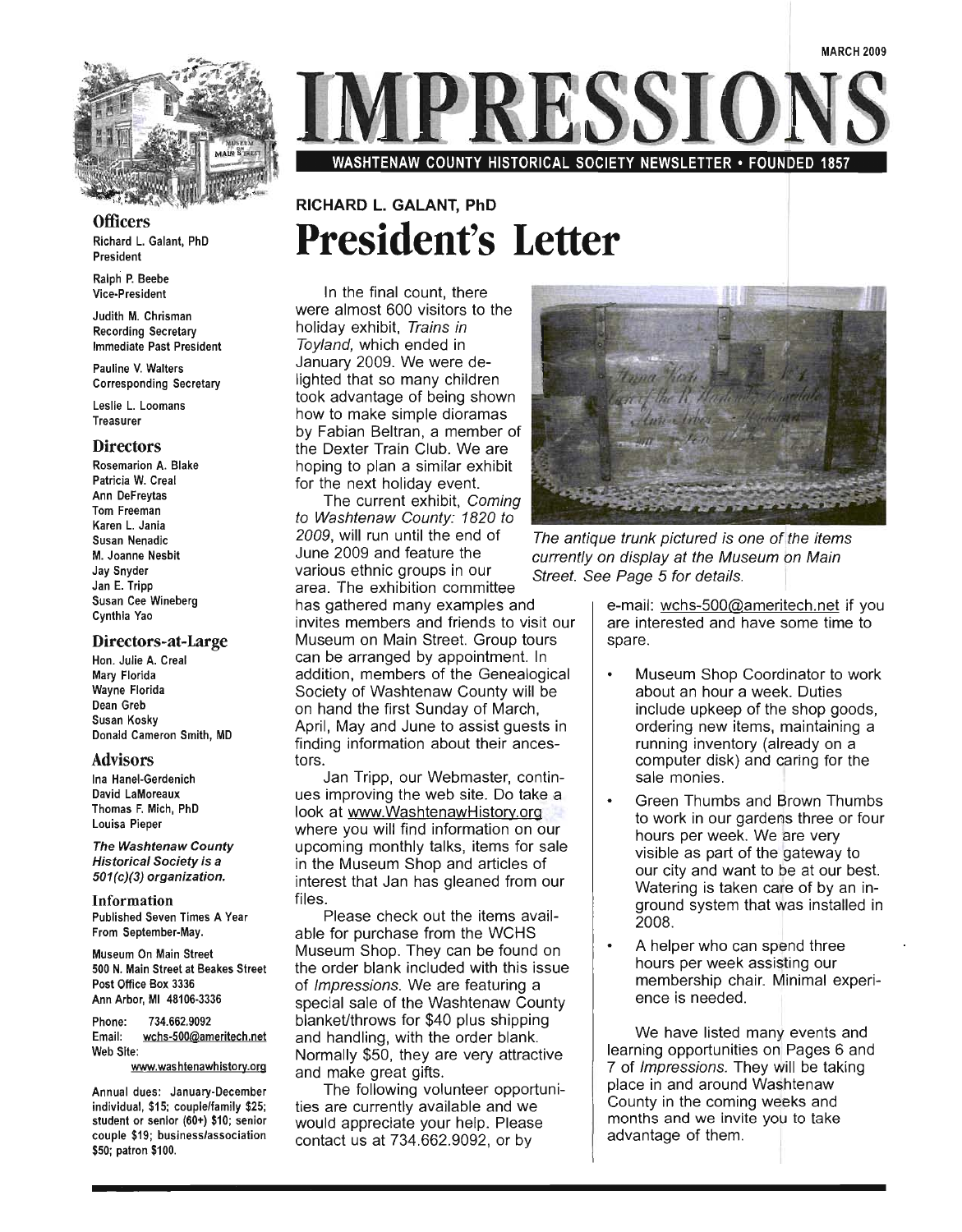## **PROFESSOR HENRY T. WRIGHT Exploring the Archaeology of Wall Street and Lower Town**

The old homes of Lower Town, including 1015 Wall Street (the original address of the Washtenaw County Historical Society's Museum on Main Street) have pretty much been moved or torn down to make way for University of Michigan Medical School buildings and other development projects. But according to Dr. Henry T. Wright, the February evelopment projects. But according to Dr. Henry T. Wright, the Fed<br>Ellie generalism of the WOHO general meeting, the lovely homes that 15<sup>th</sup> speaker at the WCHS general meeting, the lovely homes that can flourished in the late 19<sup>th</sup> and early 20<sup>th</sup> centuries hold secrets that can  $t$  us much about the city we live in today, and the people who came before us. More than 75 people attended the lecture, held at the before us. More than 75 people attended the lecture, held at the University of Michigan Exhibit Museum.

Dr. Wright, a professor of anthropology at the department of D. Wilght, a professor of anthropology at the department of anthropology and curator of Near Eastern archaeology at the Museum of Anthropology, has studied ancient civilizations throughout the world. Why would someone interested in some of the oldest cities be interested in a relatively new city like Ann Arbor, he asked.

"A city is a city," he said in answering his own question. "We want to look at a wide range of different kinds of cities to be able to understand the general phenomenon of the development and genesis of urban ce genera<br>" Dr. Wright went on to describe his work, begun in the late 1980s, to

discover evidence of Ann Arbor's first era of prosperity - the 1830s and 1840s. He said that developers at that time had high hopes for Lower Town , evidenced by the choices of street names like Wall Street, Maiden Lane and Broadway. And although he said the location, which was at that time and broadway. And annough he said the location, which was at that it does provide essential information about the era. His talk focused on it does provide essential information about the era. His talk focused on excavations done at the site of the Burnham House on Wall Street. He

"At that time I was teaching a Al that time I was teaching a large undergraduate course and recruited some of my students to work at the site, get some dirt under their fingernails and see what archeology was all about," said Dr. Wright. He also received help with the excavations from members of the Huron Valley Chapter of the Michigan Archeological Society.

Work began in late spring of 1988 with excavations that began in the front yard and then moved to the back yard. Dr. Wright and his team wanted to get into the builder's trench to see the kinds of building materials that were used and to see what items were left behind by the people who lived in the houses, "We are really garbageologists," he laughed.

The front yard yielded glass and clay marbles, a tiny child's doll and some Canadian bank tokens and notes. "We also found<br>lots of whiskey bottles in the front

also discussed the Belding House and Sumner Hicks House, also on Wall Street.

### **Burnham House: 947 Wall Street**

Built in the late 1830s by Nathan Burnham, this gracious home was purchased in 1969 by Dr. Mark Hildebrandt, who used it as his home and office. The house later served as the medical office and home of Dr. Edward Pierce, former mayor of Ann Arbor. In the spring of 1988 Dr Ann Arbor. In the spring of 1988 Dr<br>Wright received a call from Liz Elling, an Ann Arbor preservationist.  $S_{\rm{B}}$  and  $S_{\rm{B}}$  and  $S_{\rm{B}}$  that the house was  $S_{\rm{B}}$ She told him that the house was scheduled to be moved to the Arboretum and suggested that he might want to do some archeological work before a new building on the work before a new building on the<br>site was constructed.



 $T_{\rm eff}$  is new location, reinvented to become the James at its new location, reinvented to be  $T_{\rm eff}$ ne Burnham House at its new location, reinvented to become the Jame.<br>The britannia Corporation Center. The british shows were also assumed to the british of the britannia of the b D Reader Jr. Urban Environmental Education Center. The brick smoke house, on the left, was moved at a later date to take its place next to the house. Photo by Henry T. Wright.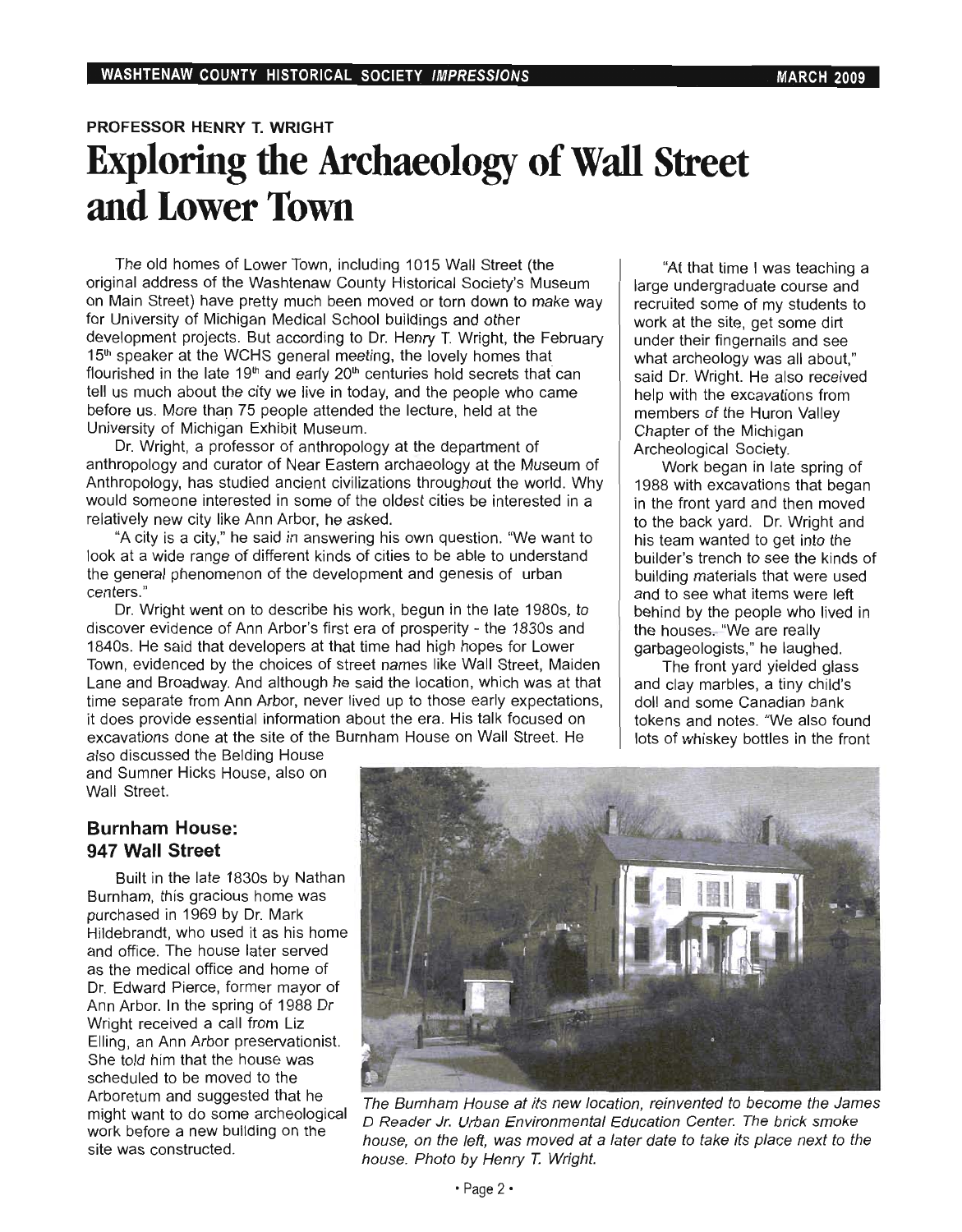yard," said Dr. Wright. Although digging in the back yard was somewhat limited by brick walkways built by Drs. Pierce and Hildebrandt, the findings were interesting. They included planting materials from the  $20<sup>th</sup>$  century, stone footings from the inside of the cellar, reddish silt and dark soil from the forest floor.

"This soil is all over Ann Arbor but it was the first time I had actually seen it," said Dr. Wright. "It told us that when these grand houses were built, the developers began right at the forest floor." Near the smoke house the archaeologists found buttons, probably from hanging laundry, beads, some building materials and pottery from the late 19<sup>th</sup> and early 20<sup>th</sup> centuries and a clay pipe inscribed with the letters "TO."



Ann Zinn, left, and Dency Terrill, both of the Huron Valley Chapter of the Michigan Archaeological Society, sift through materials that were excavated at the site of the Burnham Smoke House. Photo by Henry *T.* Wright.

"Closer to the house we found something very odd," said Dr. Wright. "A line of white cement that most likely was evidence of a water cistern." He explained that because Michigan's water is very 'hard,' many people saved rain water in cisterns in their yards. Without realizing that the water carried bacteria from the toilets, which were close by, they used it for drinking. In the days before anyone knew about water-born infectious diseases, cholera was

of epidemic proportion in the United States and in Michigan and probably was responsible for many of the deaths associated with the early residents of Lower Town.

## **Belding House: 939 Wall Street**

Located next door to the Burnham House, the Belding House was probably not built by the Belding family. "We name



Advanced archaeology volunteers Eric Rupley, left, and Lynne Rainville excavating 20<sup>th</sup> century coal debris in the backyard of the Belding House. Photo by Henry *T.* Wright.

these houses according to the earliest known occupant," said Dr. Wright, which in this case was the Belding family, who lived here for many years in the 19<sup>th</sup> century.

"Unfortunately this house was covered with aluminum siding so we couldn't see the original construction," he continued. "We were appalled to discover, however, that the wood inside was almost intaot. We did not see this on the Burnham House and it was a real tragedy that we did not get a chance to study the Belding House further. No one could be found to move it and a few days later, it was in splinters."

The four excavations on the site were not very successful, according to Dr. Wright. "It was cold and rainy and on the last day, we had freezing sleet to contend with," he said. "We found no early 19<sup>th</sup> century material but we did get some from the late 19<sup>th</sup> century. There were lots of beer bottles, mostly from the 20<sup>th</sup> century."



The Belding House, 939 Wall Street. Photo by Susan Wineberg.

### **Sumner Hicks House: 936 Wall Street**

Sumner Hicks, the earliest occupant known to have lived in the house, was an Ann Arbor businessman, abolitionist and temperance enthusiast. The Kessler family occupied the house for many years in the 20th century.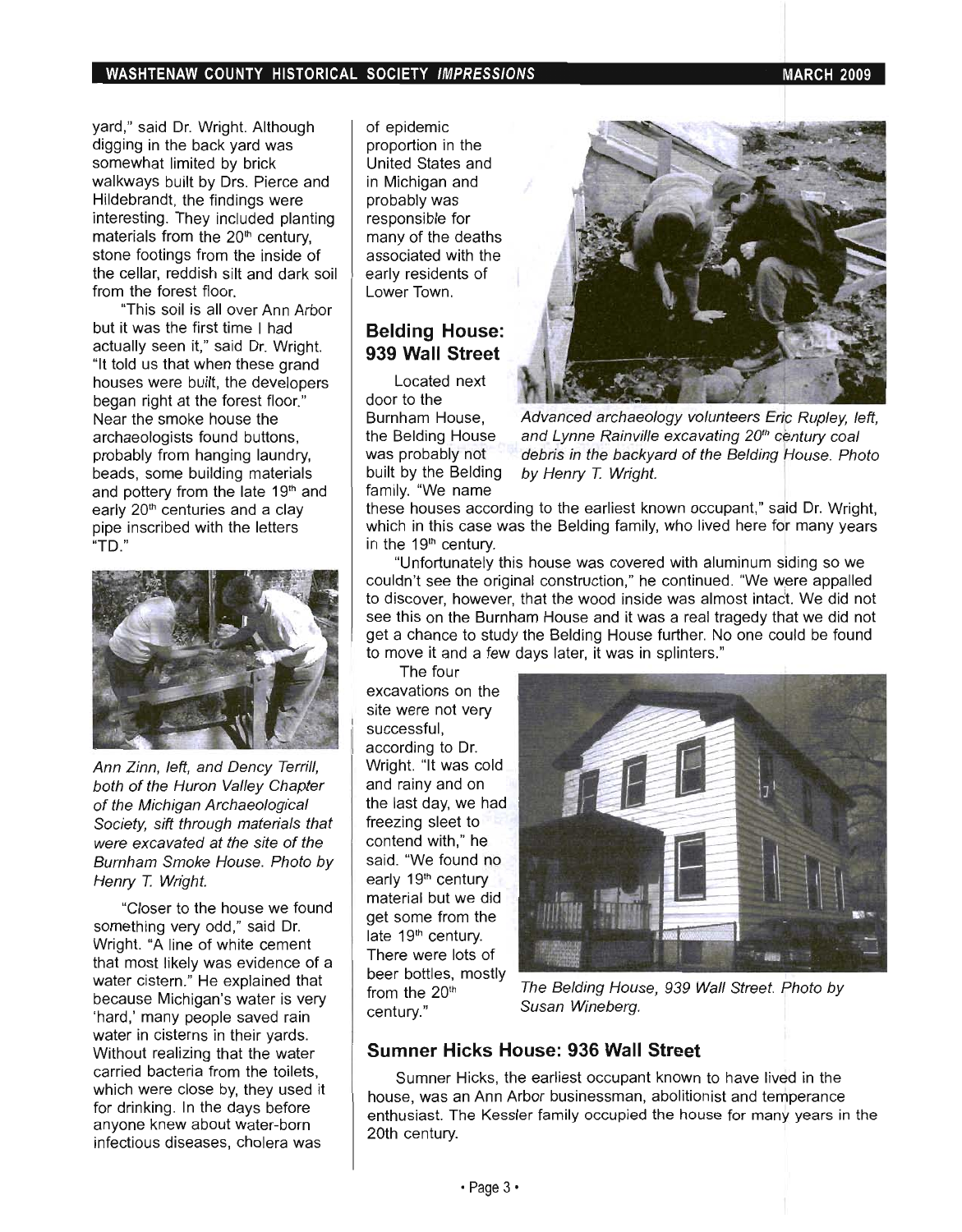#### WASHTENAW COUNTY HISTORICAL SOCIETY IMPRESSIONS NARCH 2009 MARCH 2009



The Sumner Hicks House, 936 Wall Street. Photo by Susan Wineberg.

"Alfreida Kessler protected it for years, refusing to allow developers anywhere near it," said Dr. Wright. "When she passed on in early 2000, the house needed serious restoration work and the family couldn't keep it up."

The management of the house went to the Durham Realty Company and Dr. Wright credits Tom Foley with finding a buyer, getting the house moved and overseeing the restoration. It is now located at 1335 Traver, near Pontiac Trail.

Dr. Wright and his team made five excavations around the Sumner Hicks house, which proved to be rich in 1840s debris that included a muskrat trap and lots of hunting equipment. "The forest was not far away, even as Wall Street was being developed," he said.

There was one feature of this excavation that was bittersweet for the

archaeologists. They discovered plow marks indicating that there had been a garden leading from a porch back to the river.

"This said to us that by the time Mr. Hicks built his house, there already had been a garden here," said Dr. Wright. "The clue was that the garden continued to a cellar for an older 1930s house that had probably burned or been torn down and replaced in the 1840s or 1850s.



Early 19<sup>th</sup> century artifacts from the Burnham House cistern. From left, clockwise: rim fragment of blue shell-edge Staffordshire plate, bottom fragment of red transfer print Staffordshire plate, two fragments of a white clay pipe with "TO" inscription, white porcelain button. Photo by Henry *T.* Wright.

Unfortunately we didn't have time to do any more digging in this area."

Dr. Wright hopes to do more volunteer archeological work in Ann Arbor to help preserve the city's early history. "Although the expansion of the medical school is important, we pay a price in knowledge of ourselves," he said, emphasizing the importance of this kind of work. He credits the cooperation and support of Fred Meyer, retired university architect; Bill Dergis, retired university. engineer; and Mary Krasny, current associate director for real estate and design, for "being open to these small scale projects."

Along with the archeological evidence gathered through excavations such as those in Lower Town, Dr. Wright is searching for architectural, textual and photographic evidence to combine into a book describing the Lost Neighborhoods of Ann Arbor. He welcomes photographs, letters and other general information and can be contacted through the university.

# **weHS Wish List**

Since we have begun using a banner on the side of our museum to advertise each exhibition, we find that we need a sturdy 20-foot ladder to help with mounting. Please contact us if you have a good ladder that you no longer need or would like to donate a nice new "industrial strength" one. You can contact us at wchs-500@ameritech.net or 734.662.9092.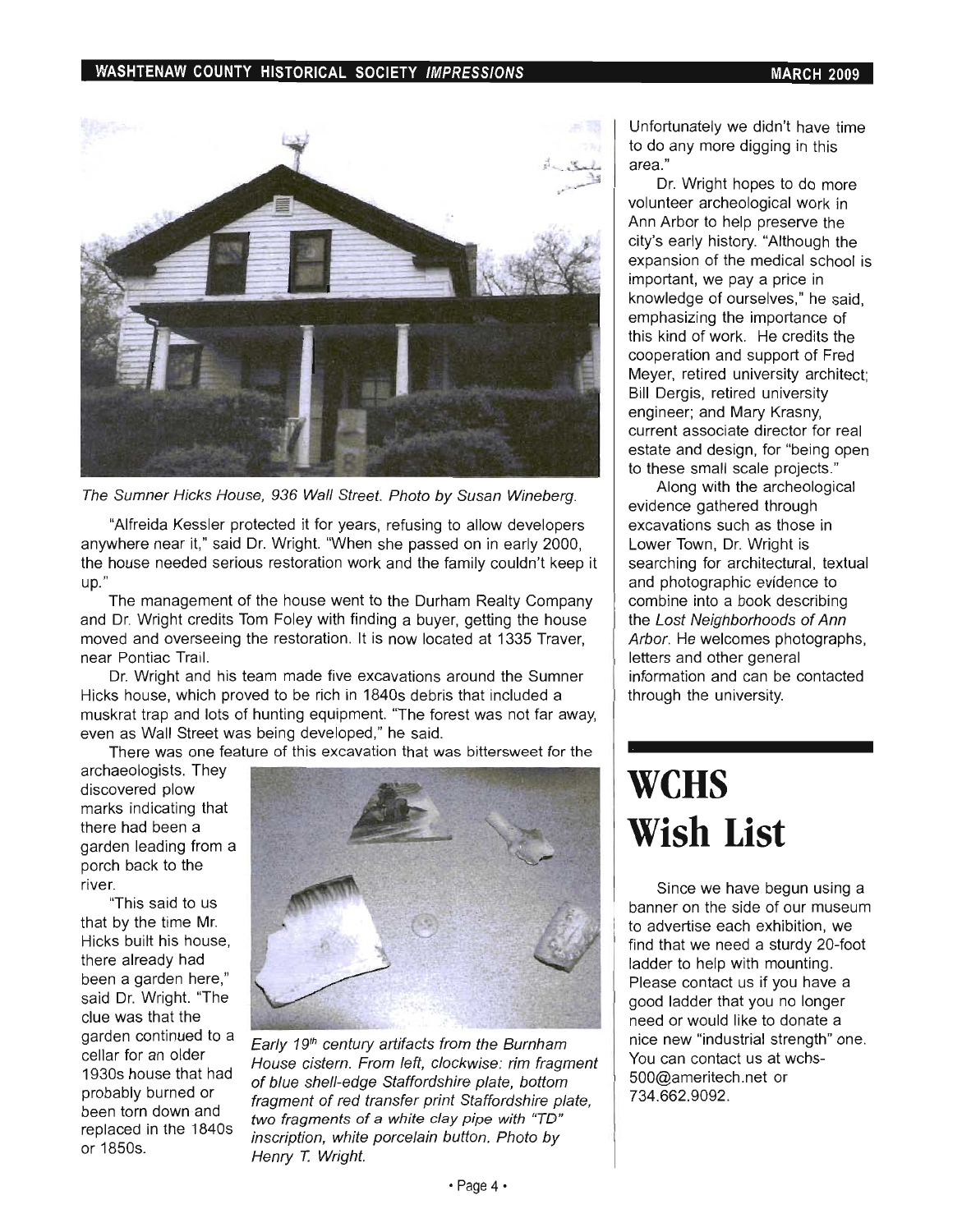# **Exhibit Chronicles Washtenaw County Immigration**

A new exhibit focusing on the people who have come to Washtenaw County in the past 200 years will fill the rooms of the Museum on Main Street from March 1 to July 1. "Coming to Washtenaw County" tells the story of immigration from the human perspective. Who are the people that settled here? Why did they choose Washtenaw County? How did they get here? What skills and talents did they bring with them? What items from home were in their luggage? And who are the people who continue to settle here?

### **Special opportunities include:**

- Genealogical Society of Washtenaw County members will be on hand the first Sunday of each month to help visitors trace their roots.
- A Thursday, March 12, Teacher Open House will offer ideas for awakening young minds to the excitement of history. The Open House is from 4 to 6 pm and refreshments will be served.
- Tours at times other than regular Museum hours can be arranged by calling Susan Nenadic, at 734.604.2467.
- Exhibit Sunday Specials will be listed in each month's Ann Arbor Observer Calendar.

Susan Nenadic, Washtenaw County Historical Society board member and women's historian, along with her committee of board members Joanne Nesbitt, Judy Chrisman, Susan Wineberg and Cynthia Yao, developed and installed the exhibit. The Museum on Main Street is open Wednesday, Saturday and Sunday from noon to 4 pm.



Included in the exhibit are these passport photos of Ulla Roth's parents, who fled East Germany after the war. Roth is a Washtenaw County resident.

# **PAULINE V. WALTERS Membership News**

Over the years the Washtenaw County Historical Society (WCHS) has had a paid membership of about 400 addresses with about 50 more that were donors. WCHS is a 501(c)(3) organization and sends receipts for tax-deductible donations to the museum and its endowment funds, for in-kind donations, and for donations made in response to the annual summer fundraising mailing.

It has been brought to our attention that other non-profit groups send tax-deductible receipts for membership dues, which our society has not done. We are looking into this and if you have documentation that says membership dues are taxdeductible, please contact us at wchs-500@ameritech.net.

Your label indicates on the line above the name if you are a member or donor and in what year. Example: MEMBER 200x indicates that dues were paid for that year; 200x indicates that is latest year and was a donation. Every effort is made to keep these notices accurate.



**to The Ann Arbor News for donating seven months' worth of paper for our newsletter.**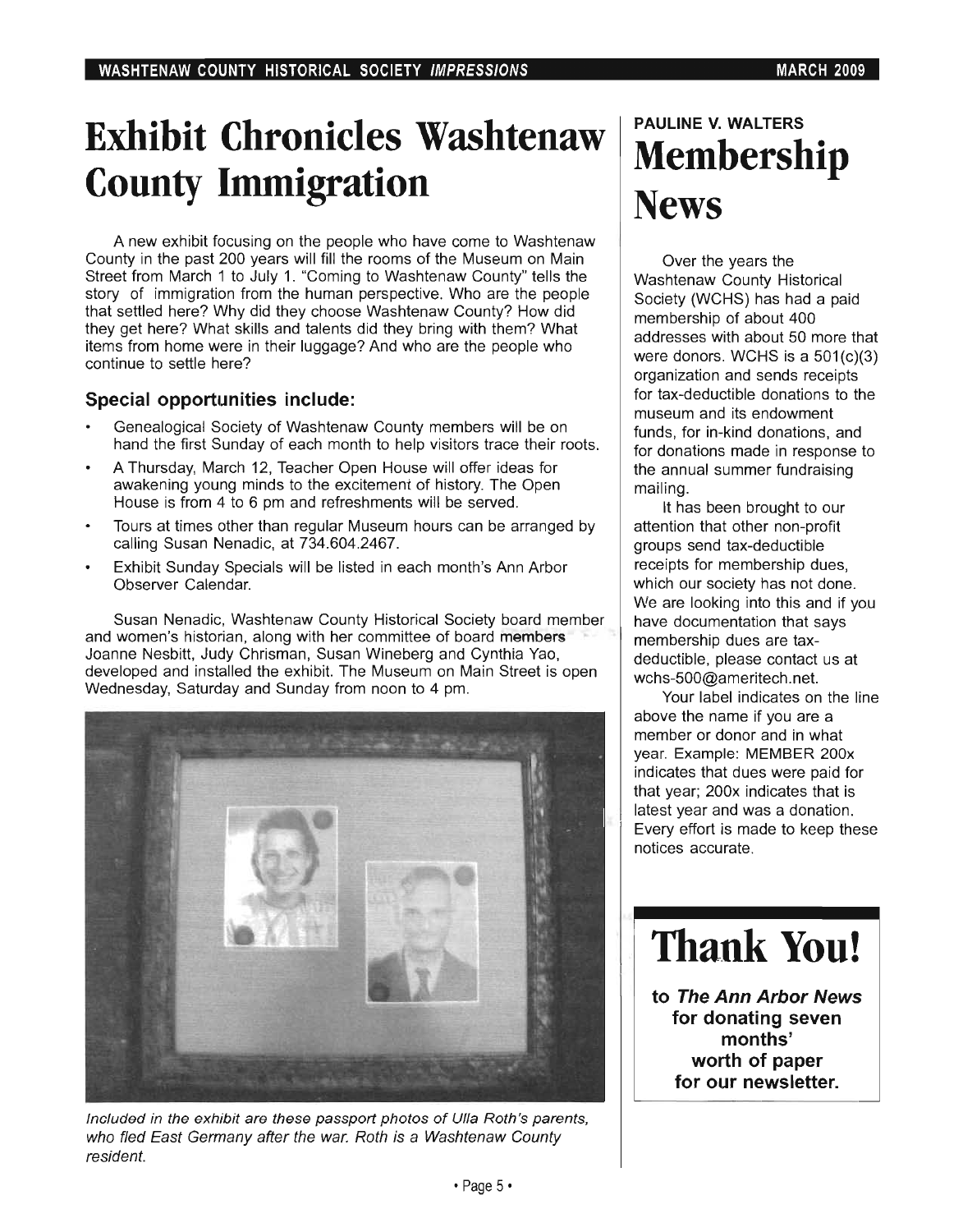## SUSAN WINEBERG **Way Back When**

### PLANS FOR A MUSEUM CONTINUE

Last month we featured an article about attempts by the Society to purchase the former Christian Science Church on South Division, in 1930. Efforts continued throughout the decades and in 1966 this pitch, with its mysterious reference to a site worth buying, appeared. Needless to say, nothing came of this either. In May of 2009, the Museum on Main St at 500 N. Main celebrates 10 years of exhibits. The museum building was moved in 1990.

In the Huron Valley Ad-Visor of November 16, 1966, the following appeared on the front page:

### WASHTENAW NEEDS A HISTORICAL MUSEUM

Frankly, friends, this is a pitch for money. Still with us? Good. The money is not for us. It's for the Washtenaw Historical Society so that they can buy a place in which to set up a museum of all the historical items from the early days of Washtenaw county so carefully preserved over the years.

What a marvelous Christmas present the people of Washtenaw could give their Historical Society-and themselves! A chance to preserve in safe surroundings and view the things that people who settled this area used in their daily lives!

The Society has been hoping to set up a museum for some 20 years. If a lot of us get behind the effort, we can do it now. The Society has in the bank \$7,877 thanks in large measure to the work of Mrs. I. William Groomes of 1209 S. State, who has been secretary-treasurer for that length of time.

We're not asking for outright gifts, tho they're welcome. We're asking that you become a member of the Washtenaw Historical Society. Dues are \$2-Single, \$3-Man and Wife, \$5-Sustaining, and \$50-Life.

If we could overwhelm Mrs. Groomes and the other 378 members of the Society with memberships, it's entirely possible the Society could purchase a piece of property they've long had their eye on. It could be refurbished and made into a museum and our sons and daughters would be able to get some insight into old-time Washtenaw...

Some of the things the Society has included are a tortoise-shell fan owned by Ann Allen, a large brass bed-warmer, a highboy one dealer valued at \$1,000, a compote that has been called "priceless," 2 dolls, 2 lace caps, a sewing bird, one log cabin quilt, a grandfather clock, an Empire sofa, pitchers, dishes, furniture of various styles, a syrup jug, Civil War uniforms and dresses and a pair of sugar shears (for use in cutting up maple sugar into pieces).

Right now, while it's in your mind, drop a check to Mrs. Groomes. Put it off and it will be forgotten. Like the early days of Washtenaw County.

# **Upcoming Events**

### Cobblestone Farm Association

### Annual Barn Dance.

When: Saturday, March 21, 8- 11:30 pm

Where: Cobblestone Farm Barn, 2781 Packard Rd., Ann Arbor, MI

Details: Put on your dancing shoes and stop in at the big barn for period dances and music provided by a live ensemble. Refreshments will be available for purchase in the barn.

Admission: \$7 per person Information: Audrey Barkel, 734.429.2328.

### Salem Area Historical Society

Annual Election and Potluck Dinner.

When: Wednesday, March 25, 6 p.m.

Where: Salem Township Hall, 9600 Six Mile Road, Salem MI

Details: Bring a dish to share. Business meeting will include discussions on projects and events for 2009. Memberships can be obtained and renewed. Information: www.sahshistory.org

## Michigan Firehouse Museum Fundraiser

### 2nd Annual Comedy Jam When: Saturday, March 28,

two shows: 7 and 9:30 p.m. Where: Firehouse Museum,

110 Cross St., Ypsilanti, MI Information: 734-547-0663